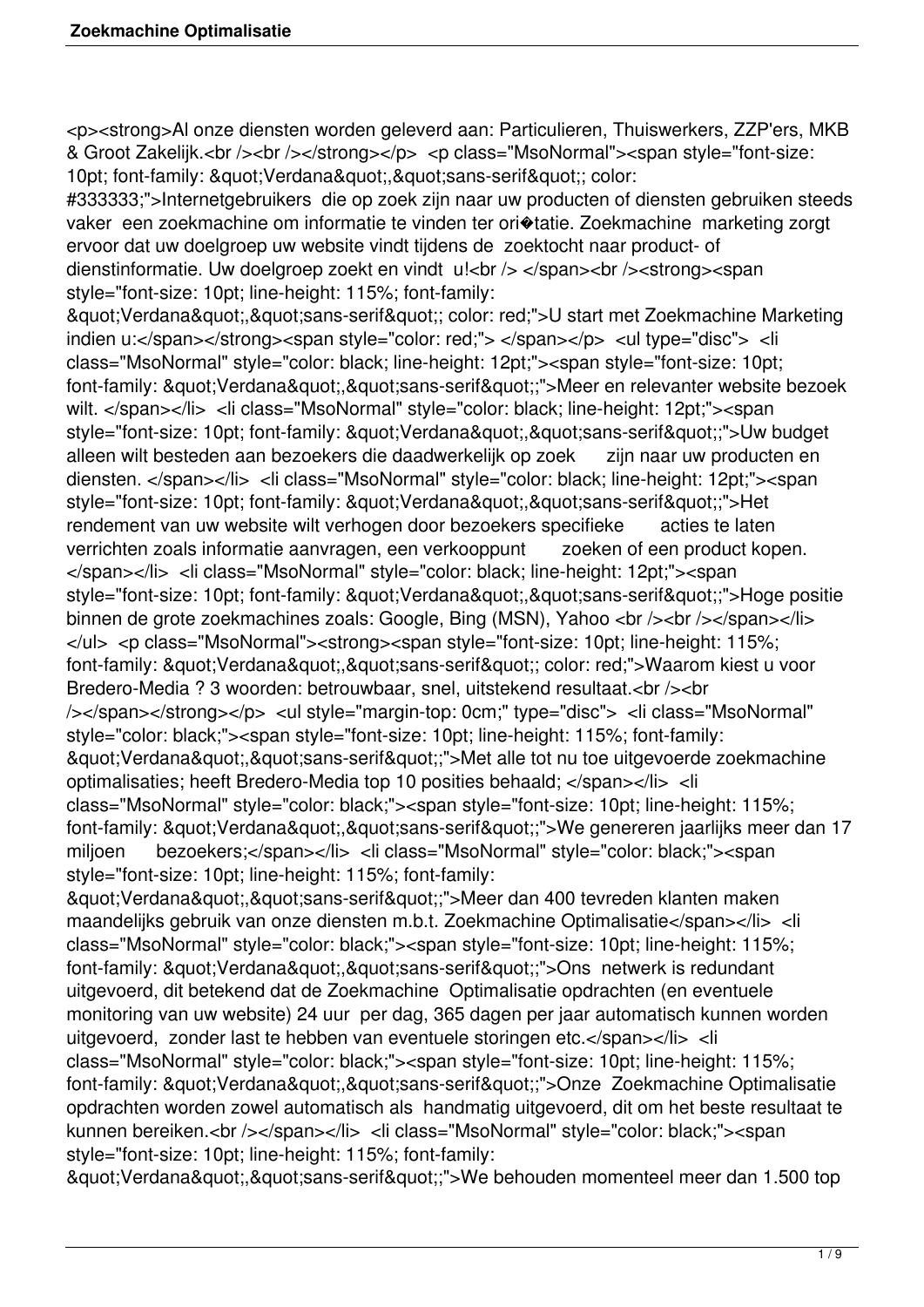10 posities. </span></li> <li class="MsoNormal" style="color: black;"><span style="font-size: 10pt; line-height: 115%; font-family: "Verdana","sans-serif";">Voor het beste resultaat raden wij u aan om het Zoekmachine Optimalisatie abonnement maandelijks uit te voeren, vind u dit te duur ? laat het dan 1x per 3 maanden uitvoeren. (anders zal het nauwelijks tot geen effect hebben.)<br />>/>></span></li</a>> <li class="MsoNormal" style="color: black;"><span style="font-size: 10pt; line-height: 115%; font-family:

& auot: Verdana & quot:, & quot: sans-serif & quot: ">Wij leveren al vele jaren de zoekmachine marketing voor alle website's van o.a. <a

href="http://www.carolinecosmetics.com/"><strong><span style="color: red;">Caroline Cosmetics</span></strong></a> en de <a

href="http://groep.bredero-media.com/"><strong><span style="color: red;">Bredero-Media Groep</span></strong></a>.</span></li></ul> </able class="MsoNormalTable" style="width: 516.75pt; border-collapse: collapse;" border="0" cellspacing="0" cellpadding="0" width="689"> <tr style="height: 21.95pt;"> <td style="padding: 0cm 5.4pt; width: 227pt; height: 21.95pt;" width="303" valign="top"><br />>/td> <td style="padding: 0cm 5.4pt; width: 103.4pt; height: 21.95pt;" width="138" valign="top"><br /></td> <td style="padding: 0cm 5.4pt; width: 92.8pt; height: 21.95pt;" width="124" valign="top"><br />> /> </td> <td style="padding: 0cm 5.4pt; width: 92.8pt; height: 21.95pt;" width="124" valign="top"><br />>/ $\langle$ d> </tr> </tr style="height: 21.95pt;"> <td style="padding: 0cm 5.4pt; width: 227pt; height: 21.95pt;" width="303" valign="top"> <p class="MsoNormal" style="margin-bottom: 0.0001pt; line-height: normal;"><strong><span style="font-size: 12pt; font-family:

"Verdana","sans-serif";">Pakket</span></strong><span style="font-size: 12pt; font-family: " Times New Roman"," serif";"> </span></p> </td> <td style="padding: 0cm 5.4pt; width: 103.4pt; height: 21.95pt;" width="138" valign="top"> <p class="MsoNormal" style="margin-bottom: 0.0001pt; line-height: normal;"><strong><span style="font-size: 12pt; font-family: "Verdana","sans-serif";">PRIMA<br /> <br /> <br /> <br /> </span></strong><span style="font-size: 12pt; font-family: &quot; Times New Roman","serif";"> </span></p> </td> <td style="padding: 0cm 5.4pt; width: 92.8pt; height: 21.95pt;" width="124" valign="top"> <p class="MsoNormal"

style="margin-bottom: 0.0001pt; line-height: normal;"><strong><span style="font-size: 12pt; font-family: "Verdana","sans-serif";">PLUS</span></strong><span style="font-size: 12pt; font-family: "Times New Roman","serif";">  $\langle$ span $\rangle$   $\langle$ /p $>$   $\langle$ /td $>$   $\langle$ td style="padding: 0cm 5.4pt; width: 92.8pt; height: 21.95pt;" width="124" valign="top"> <p class="MsoNormal" style="margin-bottom: 0.0001pt; line-height: normal;"><strong><span style="font-size: 12pt; font-family:

&guot:Verdana&guot:,&guot:sans-serif&guot::">PERFECT</span></strong><span style="font-size: 12pt; font-family: "Times New Roman","serif";">  $\langle$ span> $\langle p \rangle$   $\langle$ td>  $\langle$ tr>  $\langle$ tr style="height: 21.95pt;">  $\langle$ td style="padding: 0cm 5.4pt; width: 227pt; height: 21.95pt;" width="303" valign="top"><br />> /></td> <td style="padding: 0cm 5.4pt; width: 103.4pt; height: 21.95pt;" width="138" valign="top"><br />>/td> <td style="padding: 0cm 5.4pt; width: 92.8pt; height: 21.95pt;" width="124" valign="top"><br /></td> <td style="padding: 0cm 5.4pt; width: 92.8pt; height: 21.95pt;" width="124" valign="top"><br  $\ge$  /> $\lt$ /td>  $\lt$ /tr>  $\lt$ tr style="height: 21.95pt;"> <td style="padding: 0cm 5.4pt; width: 227pt; height: 21.95pt;" width="303" valign="top"> <p class="MsoNormal" style="margin-bottom: 0.0001pt: line-height: normal;"><strong><span style="font-size: 12pt; font-family:

& auot; Verdana& quot;,& quot; sans-serif& quot;;">Maandelijkse aanmelding<br />> <br />> <br />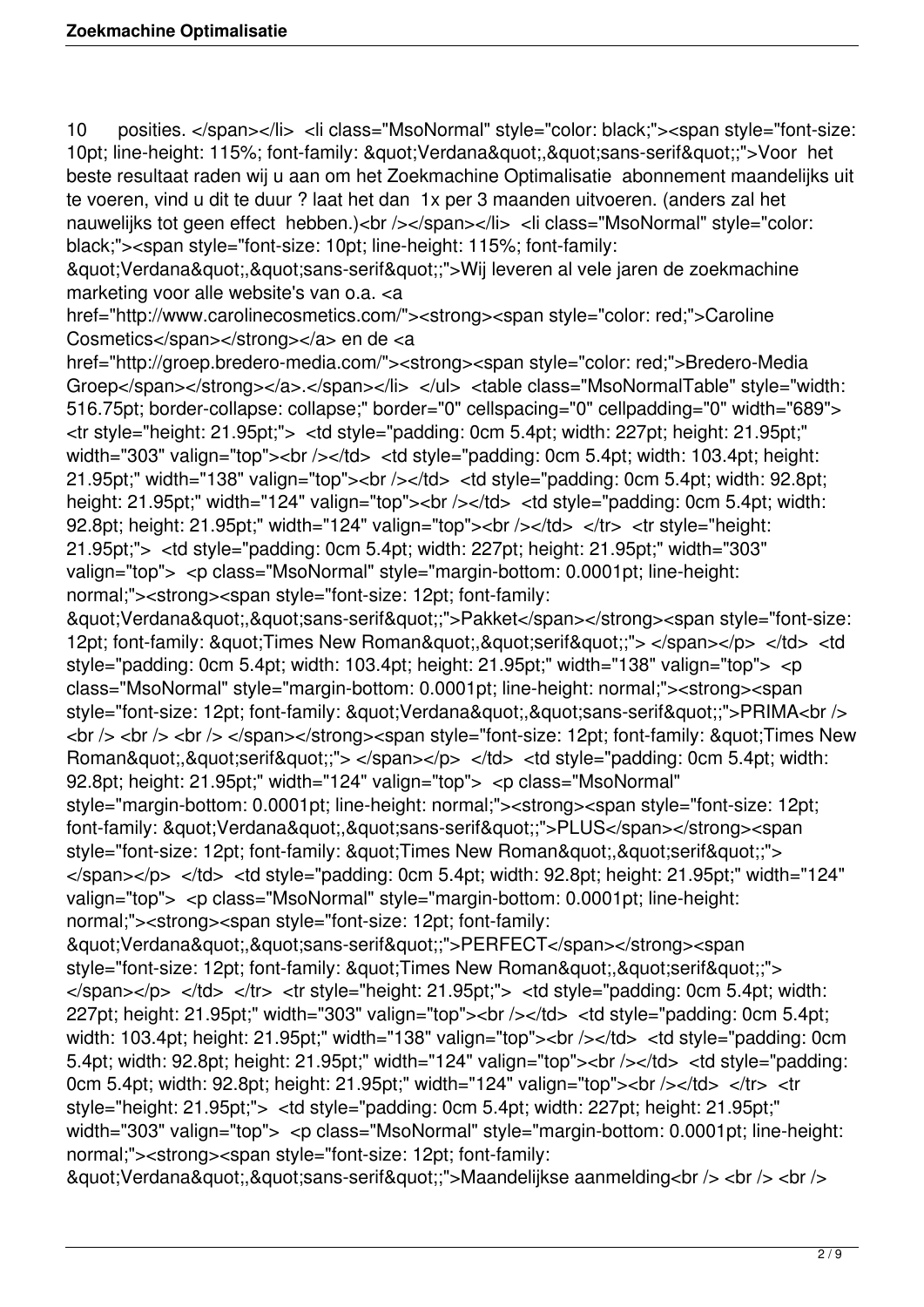<br /> <br /> </span></strong><span style="font-size: 12pt; font-family: &quot:Times New Roman","serif";"> </span></p> </td> <td style="padding: 0cm 5.4pt; width: 103.4pt; height: 21.95pt;" width="138" valign="top"> <p class="MsoNormal" style="margin-bottom: 0.0001pt; line-height: normal;"><span style="font-size: 12pt; font-family: "Verdana","sans-serif";"><img src="https://www.bredero-it.com/images/vinkje.png" border="0" width="25" height="20" style="border: 0;" /></span><br />>/>><span style="font-size: 12pt; font-family: "Verdana","sans-serif";"> <br />> <br />> <br />> </span><span style="font-size: 12pt; font-family: "Times New Roman"."serif";"> </span></p> </td> <td style="padding: 0cm 5.4pt; width: 92.8pt; height: 21.95pt;" width="124" valign="top"> <p class="MsoNormal" style="margin-bottom: 0.0001pt; line-height: normal;"><span style="font-size: 12pt; font-family: "Verdana","sans-serif";"><img src="https://www.bredero-it.com/images/vinkje.png" border="0" width="25" height="20" style="border: 0;" /></span><br />>/>><span style="font-size: 12pt; font-family: "Verdana","sans-serif";"> <br />> <br />> </span><span style="font-size: 12pt; font-family: "Times New Roman","serif";"> </span></p> </td> <td style="padding: 0cm 5.4pt; width: 92.8pt; height: 21.95pt;" width="124" valign="top"> <p class="MsoNormal" style="margin-bottom: 0.0001pt; line-height: normal;"><span style="font-size: 12pt; font-family: "Verdana","sans-serif";"><img src="https://www.bredero-it.com/images/vinkje.png" border="0" width="25" height="20" style="border: 0;" /></span><span style="font-size: 12pt; font-family: &quot;Times New Roman","serif";"> </span></p> </td> </tr> <tr style="height: 21.95pt;"> <td style="padding: 0cm 5.4pt; width: 227pt; height: 21.95pt;" width="303" valign="top"> <p class="MsoNormal" style="margin-bottom: 0.0001pt; line-height: normal;"><strong><span style="font-size: 12pt; font-family: "Verdana","sans-serif";">Regio zoekmachine aanmelding<br />> /> <br />> <br />> <br />> <br />> <br />> </span></strong><span style="font-size: 12pt; font-family: "Times New Roman","serif";">  $\langle$ span $\langle$ p $\rangle$   $\langle$ td $\rangle$   $\langle$ td style="padding: 0cm 5.4pt; width: 103.4pt; height: 21.95pt;" width="138" valign="top"> <p class="MsoNormal" style="margin-bottom: 0.0001pt; line-height: normal;"><span style="font-size: 12pt; font-family: "Verdana","sans-serif";">Nederland<br />>/>></span><span style="font-size: 12pt; font-family: " Times New Roman"," serif";"> </span></p> </td> <td

style="padding: 0cm 5.4pt; width: 92.8pt; height: 21.95pt;" width="124" valign="top"> <p class="MsoNormal" style="margin-bottom: 0.0001pt; line-height: normal;"><span style="font-size: 12pt; font-family:

& quot; Verdana & quot;, & quot; sans-serif & quot;;">Wereldwijd</span><span style="font-size: 12pt; font-family: "Times New Roman","serif";"> </span></p> </td> <td style="padding: 0cm 5.4pt; width: 92.8pt; height: 21.95pt;" width="124" valign="top"> <p class="MsoNormal" style="margin-bottom: 0.0001pt; line-height: normal;"><span style="font-size: 12pt; font-family:

&guot;Verdana&guot;,&guot;sans-serif&guot;;">Wereldwijd</span><span style="font-size: 12pt; font-family:  $&$ quot;Times New Roman $&$ quot; $&$ quot;serif $&$ quot;;"> </span></p> </td> </tr> </tr> style="height: 21.95pt;"> <td style="padding: 0cm 5.4pt; width: 227pt; height: 21.95pt;" width="303" valign="top"> <p class="MsoNormal" style="margin-bottom: 0.0001pt; line-height: normal;"><strong><span style="font-size: 12pt; font-family: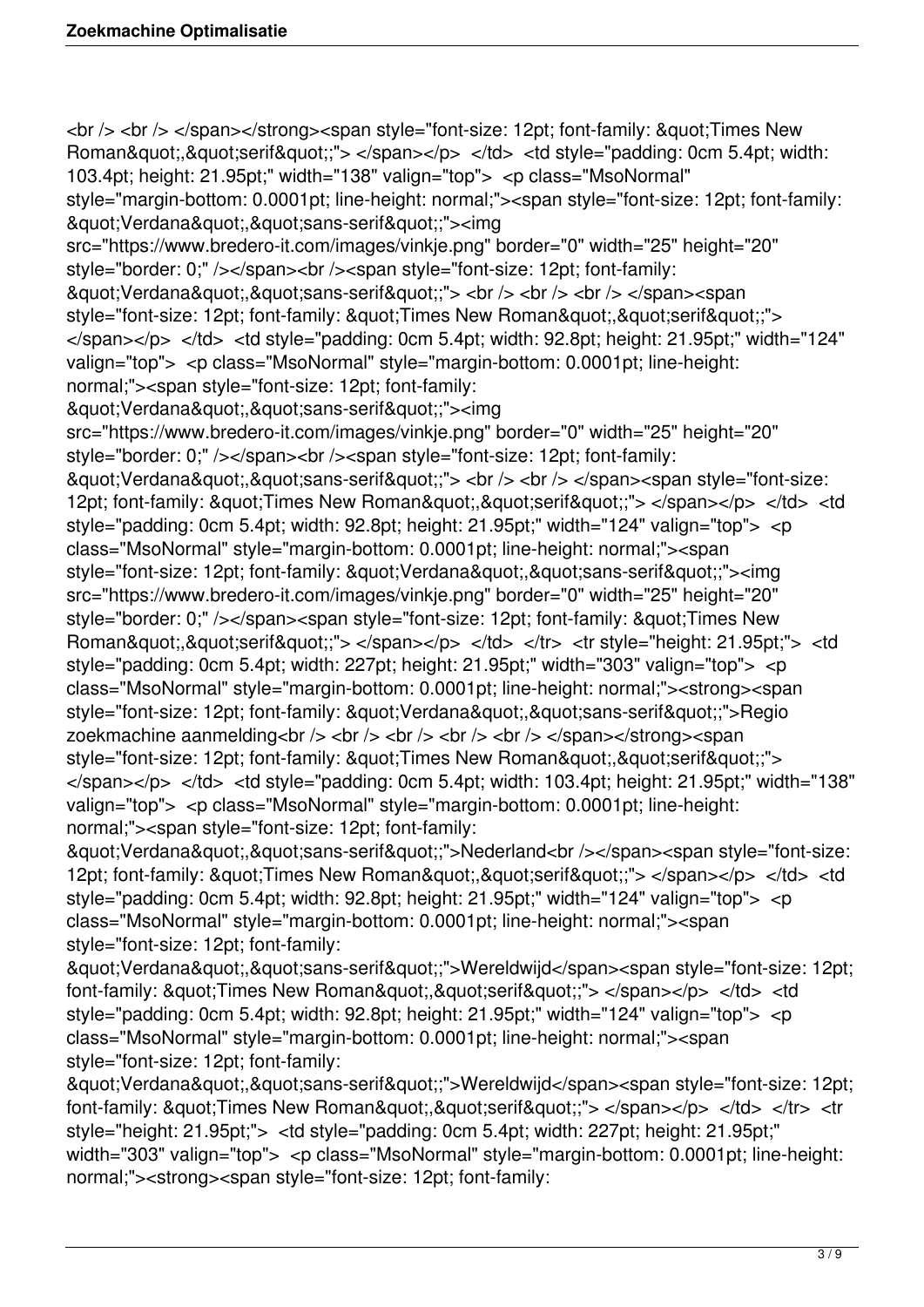& quot; Verdana& quot;,& quot; sans-serif& quot;;"> Aantal verschillende zoekmachines<br />> <br /> <br /> <br /> </span></strong><span style="font-size: 12pt; font-family: &quot; Times New Roman","serif";"> </span></p> </td> <td style="padding: 0cm 5.4pt; width: 103.4pt; height: 21.95pt;" width="138" valign="top"> <p class="MsoNormal"

style="margin-bottom: 0.0001pt; line-height: normal;"><span style="font-size: 12pt; font-family: & guot; Verdana & guot;, & guot; sans-serif & guot;;">100</span><span style="font-size: 12pt; font-family: "Times New Roman","serif";"> </span></p> </td> <td style="padding: 0cm 5.4pt; width: 92.8pt; height: 21.95pt;" width="124" valign="top"> <p class="MsoNormal" style="margin-bottom: 0.0001pt; line-height: normal;"><span style="font-size: 12pt; font-family: "Verdana"."sans-serif";">meer dan 1.000.000</span></p> </td> <td style="padding: 0cm 5.4pt; width: 92.8pt; height: 21.95pt;" width="124" valign="top"> <p class="MsoNormal" style="margin-bottom: 0.0001pt; line-height: normal;"><span style="font-size: 12pt; font-family:

"Verdana","sans-serif";">meer dan 1.000.000</span></p> </td> </tr> <tr style="height: 21.95pt;"> <td style="padding: 0cm 5.4pt; width: 227pt; height: 21.95pt;" width="303" valign="top"><br />>/td> <td style="padding: 0cm 5.4pt; width: 103.4pt; height: 21.95pt;" width="138" valign="top"><br /></td> <td style="padding: 0cm 5.4pt; width: 92.8pt; height: 21.95pt;" width="124" valign="top"><br />> /></td> <td style="padding: 0cm 5.4pt; width: 92.8pt; height: 21.95pt;" width="124" valign="top"><br />>/>></td> </tr> <tr style="height: 21.95pt;"> <td style="padding: 0cm 5.4pt; width: 227pt; height: 21.95pt;" width="303" valign="top"> <p class="MsoNormal" style="margin-bottom: 0.0001pt; line-height: normal;"><strong><span style="font-size: 12pt; font-family:

& quot; Verdana& quot;, & quot; sans-serif& quot;;">Rapportage per e-mail<br />> < br /> < br /> < br />  $\frac{1}{2}$  <br />  $\frac{1}{5}$  </span></strong></p> </td> <td style="padding: 0cm 5.4pt; width: 103.4pt; height: 21.95pt;" width="138" valign="top"> <p class="MsoNormal" style="margin-bottom: 0.0001pt; line-height: normal;"><span style="font-size: 12pt; font-family:

"Verdana","sans-serif";"><img

src="https://www.bredero-it.com/images/kruisje.png" border="0" width="25" height="20" style="border: 0;" /></span></p> </td> <td style="padding: 0cm 5.4pt; width: 92.8pt; height: 21.95pt;" width="124" valign="top"> <p class="MsoNormal" style="margin-bottom: 0.0001pt; line-height: normal;"><span style="font-size: 12pt; font-family:

"Verdana","sans-serif";"><img

src="https://www.bredero-it.com/images/kruisje.png" border="0" width="25" height="20" style="border: 0;" /></span></p> </td> <td style="padding: 0cm 5.4pt; width: 92.8pt; height: 21.95pt;" width="124" valign="top"><span style="font-size: 12pt; font-family: &guot; Verdana&guot;,&guot; sans-serif&guot;;"><img

src="https://www.bredero-it.com/images/vinkje.png" border="0" width="25" height="20" style="border: 0;" /></span></td> </tr> <tr style="height: 21.95pt;"> <td style="padding: 0cm 5.4pt; width: 227pt; height: 21.95pt;" width="303" valign="top"> <p class="MsoNormal" style="margin-bottom: 0.0001pt; line-height: normal;"><strong><span style="font-size: 12pt; font-family: &quot:Verdana&quot:.&quot:sans-serif&quot::">Positie/Ranking inbegrepen<br />  $\langle \text{br} \rangle > \langle \text{br} \rangle$   $\langle \text{br} \rangle$   $\langle \text{br} \rangle$   $\langle \text{br} \rangle$   $\langle \text{br} \rangle$   $\langle \text{t} \rangle$   $\langle \text{t} \rangle$   $\langle \text{t} \rangle$   $\langle \text{t} \rangle$   $\langle \text{t} \rangle$   $\langle \text{t} \rangle$   $\langle \text{t} \rangle$   $\langle \text{t} \rangle$   $\langle \text{t} \rangle$   $\langle \text{t} \rangle$   $\langle \text{t} \rangle$   $\langle \text{t} \rangle$   $\langle \text{t$ height: 21.95pt;" width="138" valign="top"> <p class="MsoNormal" style="margin-bottom: 0.0001pt; line-height: normal;"><span style="font-size: 12pt; font-family:

"Verdana","sans-serif";"><imq

src="https://www.bredero-it.com/images/kruisje.png" border="0" width="25" height="20"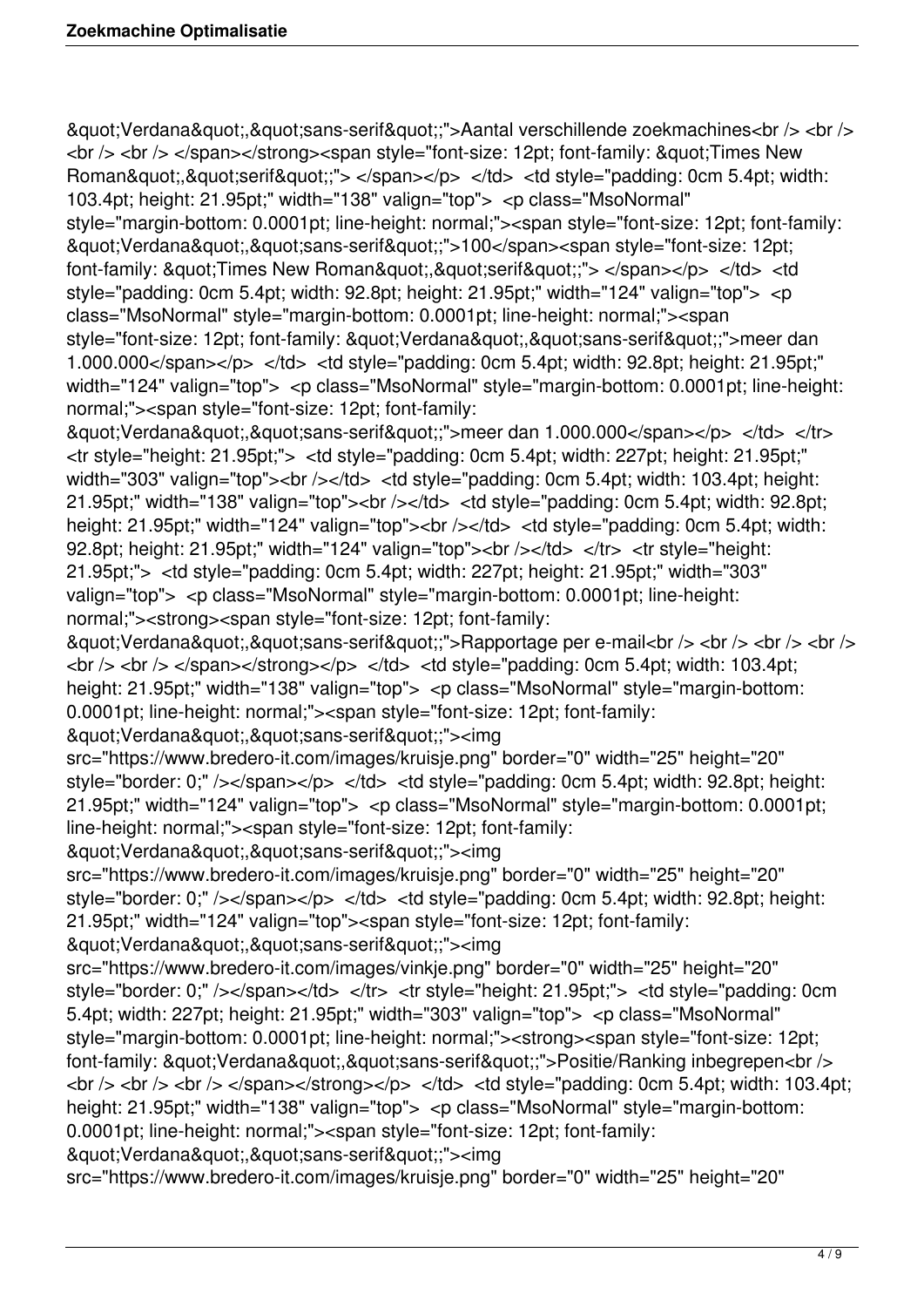style="border: 0;" /></span></p> </td> <td style="padding: 0cm 5.4pt; width: 92.8pt; height: 21.95pt;" width="124" valign="top"> <p class="MsoNormal" style="margin-bottom: 0.0001pt; line-height: normal;"><span style="font-size: 12pt; font-family:

&guot; Verdana&guot;,&guot; sans-serif&guot;;"><img

src="https://www.bredero-it.com/images/kruisje.png" border="0" width="25" height="20" style="border: 0;" /></span></p> <p class="MsoNormal" style="margin-bottom: 0.0001pt; line-height: normal;"><span style="font-size: 12pt; font-family:

"Verdana","sans-serif";"> </span></p> </td> <td style="padding: 0cm 5.4pt; width: 92.8pt; height: 21.95pt;" width="124" valign="top"> <p class="MsoNormal" style="margin-bottom: 0.0001pt; line-height: normal;"><span style="font-size: 12pt; font-family: "Verdana","sans-serif";"><img

src="https://www.bredero-it.com/images/vinkje.png" border="0" width="25" height="20" style="border: 0;" /></span></p> </td> </tr> </tr style="height: 21.95pt;"> <td style="padding: 0cm 5.4pt; width: 227pt; height: 21.95pt;" width="303" valign="top"><br />>/>></td> <td style="padding: 0cm 5.4pt; width: 103.4pt; height: 21.95pt;" width="138" valign="top"><br /></td> <td style="padding: 0cm 5.4pt; width: 92.8pt; height: 21.95pt;" width="124" valign="top"><br />></td> <td style="padding: 0cm 5.4pt; width: 92.8pt; height: 21.95pt;" width="124" valign="top"><br />> </td> </tr> <tr style="height: 21.95pt;"> <td style="padding: 0cm 5.4pt; width: 227pt; height: 21.95pt;" width="303" valign="top"> <p class="MsoNormal" style="margin-bottom: 0.0001pt; line-height: normal;"><strong><span style="font-size: 12pt; font-family: "Verdana","sans-serif";">Hoeveel verschillende websites inbegrepen <br />> /> <br />> <br />> <br />> <br />> <br />> <br />> </br /> </span></strong></p> </td> </td> style="padding: 0cm 5.4pt; width: 103.4pt; height: 21.95pt;" width="138" valign="top"> <p class="MsoNormal" style="margin-bottom: 0.0001pt; line-height: normal;"><span style="font-size: 12pt; font-family:

"Verdana","sans-serif";">1</span><span style="font-size: 12pt; font-family:  $&$ quot;Verdana $&$ quot; $&$ quot;sans-serif $&$ quot;;"><br />>  $&$  <br />> <br />> </span></p>  $\langle t$ d>  $\langle t$ d style="padding: 0cm 5.4pt; width: 92.8pt; height: 21.95pt;" width="124" valign="top"> <p class="MsoNormal" style="margin-bottom: 0.0001pt; line-height: normal;"><span style="font-size: 12pt; font-family: "Verdana","sans-serif";">1</span></p>  $\langle t$ d>  $\langle t$ d style="padding: 0cm 5.4pt; width: 92.8pt; height: 21.95pt;" width="124" valign="top"> <p class="MsoNormal" style="margin-bottom: 0.0001pt; line-height: normal;"><span style="font-size: 12pt; font-family: "Verdana""sans-serif";">2</span></p> <p class="MsoNormal" style="margin-bottom: 0.0001pt; line-height: normal;"><span style="font-size: 12pt; font-family: "Times New Roman","serif";"><br /> </span><span style="font-size: 12pt; font-family:

"Verdana","sans-serif";"><br />> <br />> <br />> </span></p> </td> </tr> <tr style="height: 21.95pt;"> <td style="padding: 0cm 5.4pt; width: 227pt; height: 21.95pt;" width="303" valign="top"> <p class="MsoNormal" style="margin-bottom: 0.0001pt; line-height: normal;"><strong><span style="font-size: 12pt; font-family:

& guot: Verdana & quot:, & quot: sans-serif & quot: ">Rapportage wanneer website offline  $is <$ /span $>$ </strong $>$ </p $>$  </td $>$  <td style="padding: 0cm 5.4pt; width: 103.4pt; height: 21.95pt;" width="138" valign="top"> <p class="MsoNormal" style="margin-bottom: 0.0001pt; line-height: normal;"><span style="font-size: 12pt; font-family:

"Verdana","sans-serif";"><imq

src="https://www.bredero-it.com/images/kruisje.png" border="0" width="25" height="20"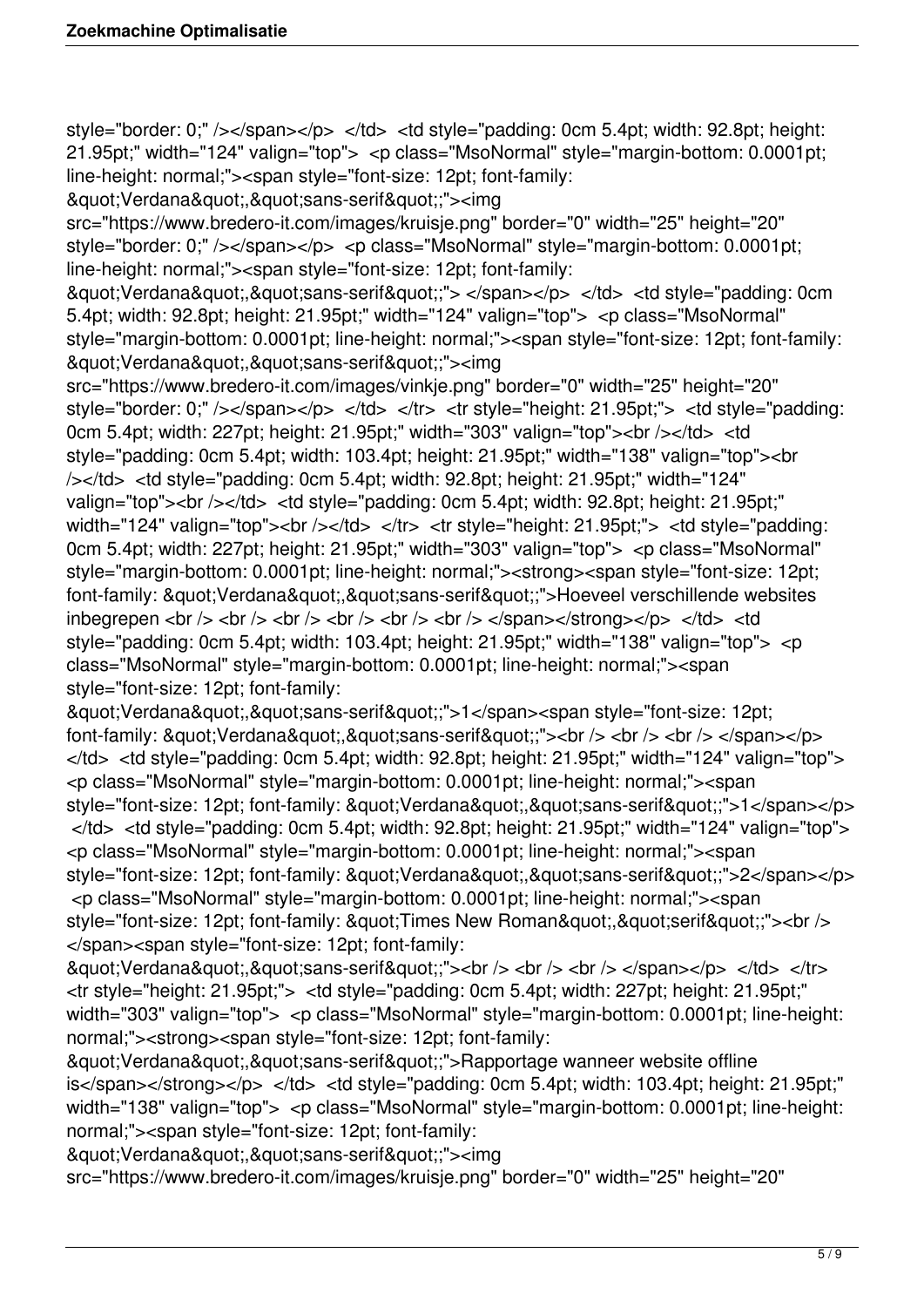style="border: 0;" /></span></p> <p class="MsoNormal" style="margin-bottom: 0.0001pt; line-height: normal;"><span style="font-size: 12pt; font-family:

"Verdana","sans-serif";"><br />> <br />> <br />> </span></p> </td> <td style="padding: 0cm 5.4pt; width: 92.8pt; height: 21.95pt;" width="124" valign="top"> <p class="MsoNormal" style="margin-bottom: 0.0001pt; line-height: normal;"><span style="font-size: 12pt; font-family: "Verdana","sans-serif";"><imq src="https://www.bredero-it.com/images/kruisje.png" border="0" width="25" height="20" style="border: 0;" /></span></p> <p class="MsoNormal" style="margin-bottom: 0.0001pt; line-height: normal;"><span style="font-size: 12pt; font-family: &quot;Times New Roman","serif";"><br />> </br />> </span></p> </td> </dd> <td style="padding: 0cm 5.4pt; width: 92.8pt; height: 21.95pt;" width="124" valign="top"> <p class="MsoNormal" style="margin-bottom: 0.0001pt; line-height: normal;"><span style="font-size: 12pt; font-family: "Verdana","sans-serif";"><img

src="https://www.bredero-it.com/images/vinkje.png" border="0" width="25" height="20" style="border: 0;" /></span><span style="font-size: 12pt; font-family: &quot:Times New Roman","serif";"><br />> </span><span style="font-size: 12pt; font-family: &guot;Verdana&guot;,&guot;sans-serif&guot;;"><br />> </br /> </span></p> </td> </tr> <tr style="height: 21.95pt;"> <td style="padding: 0cm 5.4pt; width: 227pt; height: 21.95pt;" width="303" valign="top"><br />>/td> <td style="padding: 0cm 5.4pt; width: 103.4pt; height: 21.95pt;" width="138" valign="top"><br />> /></td> <td style="padding: 0cm 5.4pt; width: 92.8pt; height: 21.95pt;" width="124" valign="top"><br />> /> </d> <td style="padding: 0cm 5.4pt; width: 92.8pt; height: 21.95pt;" width="124" valign="top"><br />>/>></td> </tr> <tr style="height: 21.95pt;"> <td style="padding: 0cm 5.4pt; width: 227pt; height: 21.95pt;" width="303" valign="top"> <p class="MsoNormal" style="margin-bottom: 0.0001pt; line-height: normal;"><strong><span style="font-size: 12pt; font-family:

"Verdana","sans-serif";">Setup kosten<br />> <br />

 $\langle$ span> $\langle$ strong> $\langle$ p>  $\langle$ td>  $\langle$ td style="padding: 0cm 5.4pt; width: 103.4pt; height: 21.95pt;" width="138" valign="top"> <p class="MsoNormal" style="margin-bottom: 0.0001pt; line-height: normal;"><span style="font-size: 12pt; font-family:

"Verdana","sans-serif";"><img

src="https://www.bredero-it.com/images/kruisje.png" border="0" width="25" height="20" style="border: 0;" /></span></p> <p class="MsoNormal" style="margin-bottom: 0.0001pt; line-height: normal;"><span style="font-size: 12pt; font-family: &quot;Times New Roman","serif";"><br />> </br />> </span></p> </td> </dd> <td style="padding: 0cm 5.4pt; width: 92.8pt; height: 21.95pt;" width="124" valign="top"> <p class="MsoNormal" style="margin-bottom: 0.0001pt; line-height: normal;"><span style="font-size: 12pt; font-family: "Verdana","sans-serif";"><img

src="https://www.bredero-it.com/images/kruisje.png" border="0" width="25" height="20" style="border: 0;"  $\ll$ /span $\ll$ /p $>$   $\ll$ /td $>$   $\ll$ td style="padding: 0cm 5.4pt; width: 92.8pt; height: 21.95pt;" width="124" valign="top"> <p class="MsoNormal" style="margin-bottom: 0.0001pt; line-height: normal;"><span style="font-size: 12pt; font-family:

& au ot: Verdana & quot: . & quot: sans-serif & quot: "> <imq

src="https://www.bredero-it.com/images/kruisje.png" border="0" width="25" height="20" style="border: 0;" /></span></p> <p class="MsoNormal" style="margin-bottom: 0.0001pt; line-height: normal;"><br />><span style="font-size: 12pt; font-family:

&guot;Verdana&guot;,&guot;sans-serif&guot;;"> <br />> </span></p> </td> </tr> <tr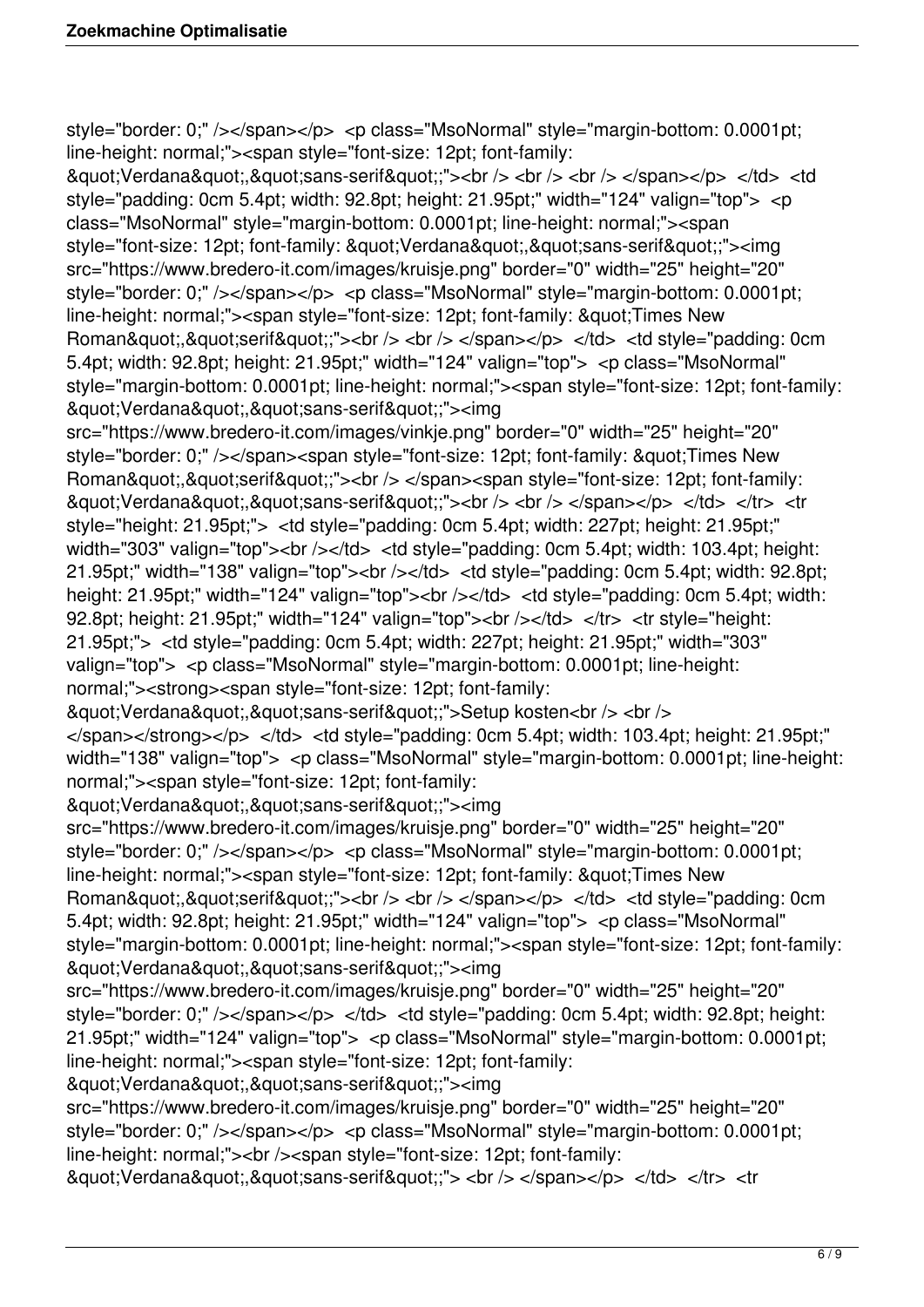style="height: 21.95pt;"> <td style="padding: 0cm 5.4pt; width: 227pt; height: 21.95pt;" width="303" valign="top"><br />>/td> <td style="padding: 0cm 5.4pt; width: 103.4pt; height: 21.95pt;" width="138" valign="top"><br />> $\epsilon$ /d> <td style="padding: 0cm 5.4pt; width: 92.8pt; height: 21.95pt;" width="124" valign="top"> <p class="MsoNormal" style="margin-bottom: 0.0001pt; line-height: normal;"><span style="font-size: 12pt; font-family:

&guot;Verdana&guot;,&guot;sans-serif&guot;;"><br />> </br /> </span></p> </d> </d> style="padding: 0cm 5.4pt; width: 92.8pt; height: 21.95pt;" width="124" valign="top"><br /></td> </tr> <tr style="height: 21.95pt;"> <td style="padding: 0cm 5.4pt; width: 227pt; height: 21.95pt;" width="303" valign="top"> <p class="MsoNormal" style="margin-bottom: 0.0001pt; line-height: normal;"><strong><span style="font-size: 12pt; font-family:

"Verdana","sans-serif";">Facturering</span></strong></p> </td> <td style="padding: 0cm 5.4pt; width: 103.4pt; height: 21.95pt;" width="138" valign="top"> <p class="MsoNormal" style="margin-bottom: 0.0001pt; line-height: normal;"><span style="font-size: 12pt; font-family:

&guot:Verdana&guot:,&guot:sans-serif&guot::">Maandelijks</span></p> </td> <td style="padding: 0cm 5.4pt; width: 92.8pt; height: 21.95pt;" width="124" valign="top"> <p class="MsoNormal" style="margin-bottom: 0.0001pt; line-height: normal;"><span style="font-size: 12pt; font-family:

"Verdana","sans-serif";">Maandelijks</span></p></td></d style="padding: 0cm 5.4pt; width: 92.8pt; height: 21.95pt;" width="124" valign="top"> <p class="MsoNormal" style="margin-bottom: 0.0001pt; line-height: normal;"><span style="font-size: 12pt; font-family:

&guot:Verdana&guot:,&guot:sans-serif&guot::">Maandelijks</span></p> </td> </tr> <tr style="height: 21.95pt;"> <td style="padding: 0cm 5.4pt; width: 227pt; height: 21.95pt;" width="303" valign="top"> <p class="MsoNormal" style="margin-bottom: 0.0001pt; line-height: normal;"><strong><span style="font-size: 12pt; font-family:

"Verdana","sans-serif";">Contract</span></strong></p> </td> <td style="padding: 0cm 5.4pt; width: 103.4pt; height: 21.95pt;" width="138" valign="top"> <p class="MsoNormal" style="margin-bottom: 0.0001pt; line-height: normal;"><span style="font-size: 12pt; font-family: "Verdana","sans-serif";">3 maanden<br />> /> /> /> /p> </td> <td style="padding: 0cm 5.4pt; width: 92.8pt; height: 21.95pt;" width="124" valign="top"> <p class="MsoNormal" style="margin-bottom: 0.0001pt; line-height: normal;"><span style="font-size: 12pt; font-family:

"Verdana","sans-serif";">3 maanden</span></p> </td> <td style="padding: 0cm 5.4pt; width: 92.8pt; height: 21.95pt;" width="124" valign="top"> <p class="MsoNormal" style="margin-bottom: 0.0001pt; line-height: normal;"><span style="font-size: 12pt; font-family: "Verdana","sans-serif";">3 maanden</span></p> </td> </tr> </tr style="height: 21.95pt;"> <td style="padding: 0cm 5.4pt; width: 227pt; height: 21.95pt;" width="303" valign="top"> <p class="MsoNormal" style="margin-bottom: 0.0001pt; line-height: normal;"><strong><span style="font-size: 12pt; font-family: &quot:Verdana&quot:.&quot:sans-serif&quot::">Betaling</span></strong></p>  $\langle t$ d>  $\langle t$ d style="padding: 0cm 5.4pt; width: 103.4pt; height: 21.95pt;" width="138" valign="top"> <p class="MsoNormal" style="margin-bottom: 0.0001pt; line-height: normal;"><span style="font-size: 12pt: font-family: &quot:Verdana&quot:.&quot:sans-serif&quot::">Automatische  $incasso <$ /span $>>$ /p $>$   $<<$ /td $>$   $<<$  td style="padding: 0cm 5.4pt; width: 92.8pt; height: 21.95pt;" width="124" valign="top"> <p class="MsoNormal" style="margin-bottom: 0.0001pt; line-height: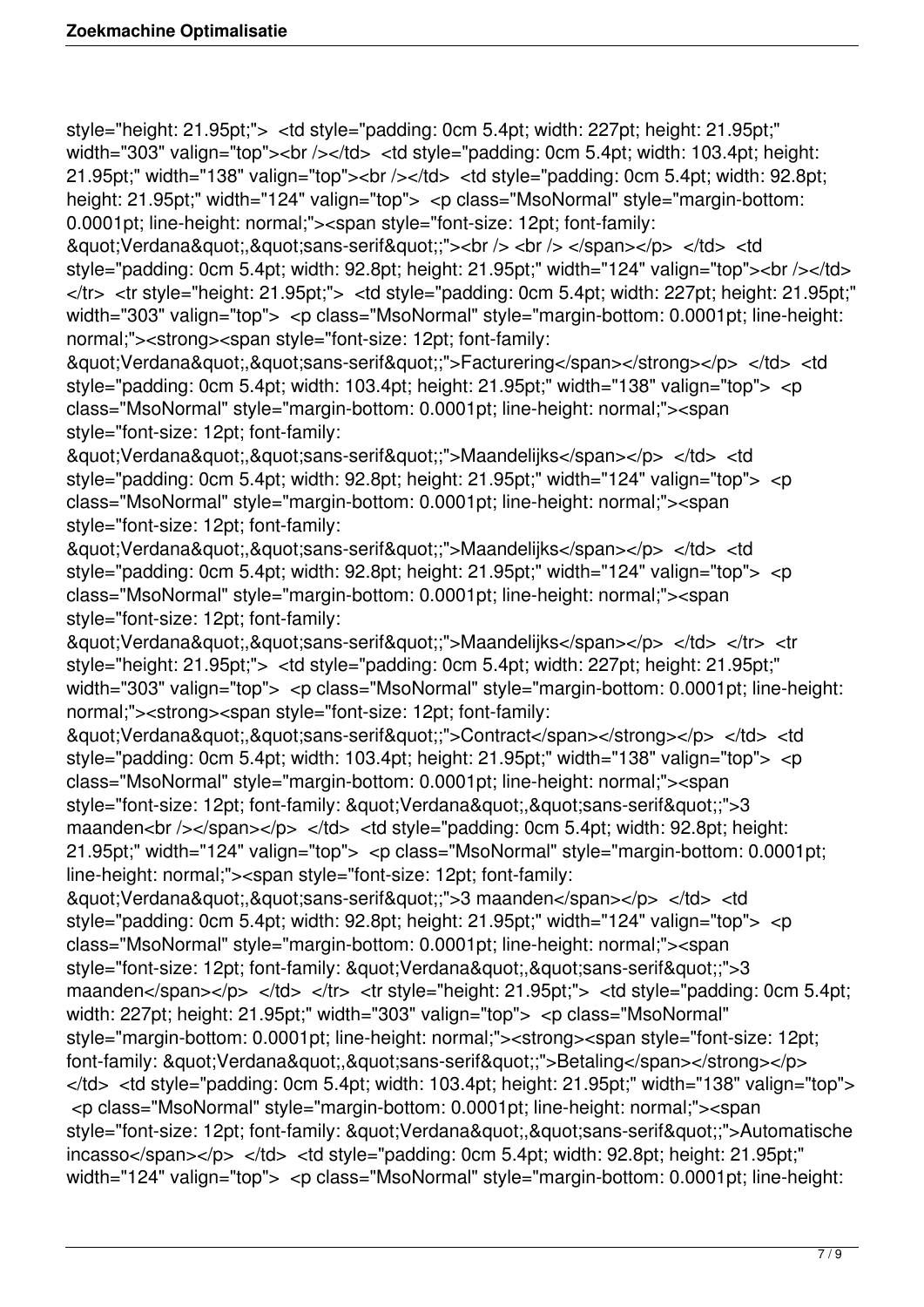normal;"><span style="font-size: 12pt; font-family:

"Verdana","sans-serif";">Automatische incasso</span></p> </td> <td style="padding: 0cm 5.4pt; width: 92.8pt; height: 21.95pt;" width="124" valign="top"> <p class="MsoNormal" style="margin-bottom: 0.0001pt; line-height: normal;"><span style="font-size: 12pt; font-family: "Verdana","sans-serif";">Automatische  $incasso <$ /span $>>$ /p $>>$   $<<$ /td $>>$   $<<$ tr $>>$   $<$ tr style="height: 21.95pt;" $>>$   $<<$ d style="padding: 0cm 5.4pt; width: 227pt; height: 21.95pt;" width="303" valign="top"><br />>>/td> <td style="padding: 0cm 5.4pt; width: 103.4pt; height: 21.95pt;" width="138" valign="top"><br /></td> <td style="padding: 0cm 5.4pt; width: 92.8pt; height: 21.95pt;" width="124" valign="top"><br /></td> <td style="padding: 0cm 5.4pt; width: 92.8pt; height: 21.95pt;" width="124" valign="top"><br /></td> </tr> <tr style="height: 21.95pt;"> <td style="padding: 0cm 5.4pt; width: 227pt; height: 21.95pt;" width="303" valign="top"> <p class="MsoNormal" style="margin-bottom: 0.0001pt; line-height: normal;"><strong><span style="font-size: 12pt; font-family: "Verdana","sans-serif";">Prijs</span></strong></p></td></d style="padding: 0cm 5.4pt; width: 103.4pt; height: 21.95pt;" width="138" valign="top"> <p class="MsoNormal" style="margin-bottom: 0.0001pt; line-height: normal;"><strong><span style="font-size: 12pt; font-family: "Verdana","sans-serif";"> 40,-</span></strong></p> </td> <td style="padding: 0cm 5.4pt; width: 92.8pt; height: 21.95pt;" width="124" valign="top"> <p class="MsoNormal" style="margin-bottom: 0.0001pt; line-height: normal;"><strong><span style="font-size: 12pt; font-family: &guot;Verdana&guot;,&guot;sans-serif&guot;;"> $\otimes$  70,-</span></strong></p> </td> <td style="padding: 0cm 5.4pt; width: 92.8pt; height: 21.95pt;" width="124" valign="top"> <p class="MsoNormal" style="margin-bottom: 0.0001pt; line-height: normal;"><strong><span style="font-size: 12pt; font-family: "Verdana","sans-serif";"> 120,-</span></strong></p> </td> </tr> </tr style="height: 21.95pt;"> <td style="padding: 0cm 5.4pt; width: 227pt; height: 21.95pt;" width="303" valign="top"> <p class="MsoNormal" style="margin-bottom: 0.0001pt; line-height: normal;"><strong><span style="font-size: 12pt; font-family:  $&$ quot;Verdana $&$ quot; $&$ quot;sans-serif $&$ quot;;"><br />> </> <br />> </span></strong></p>  $\langle t$ d>  $\langle t$ d style="padding: 0cm 5.4pt; width: 103.4pt; height: 21.95pt;" width="138" valign="top"> <p class="MsoNormal" style="margin-bottom: 0.0001pt; line-height: normal;"><span style="font-size: 12pt; font-family: "Verdana","sans-serif";"><br /> <br />  $\langle$ span $>\langle p \rangle$   $\langle$ td $>$   $\langle$ td style="padding: 0cm 5.4pt; width: 92.8pt; height: 21.95pt;" width="124" valign="top"><br />> /> /d> <td style="padding: 0cm 5.4pt; width: 92.8pt; height: 21.95pt;" width="124" valign="top"> <p class="MsoNormal" style="margin-bottom: 0.0001pt; line-height: normal;"><span style="font-size: 12pt; font-family: &guot:Verdana&guot:.&guot:sans-serif&guot::"><br />> </br /> </span></p> </td> </tr> <tr style="height: 21.95pt;"> <td style="padding: 0cm 5.4pt; width: 227pt; height: 21.95pt;" width="303" valign="top"> <p class="MsoNormal" style="margin-bottom: 0.0001pt; line-height:

normal;"><a

href="index.php?option=com\_aicontactsafe&view=message&layout=message&pf=3&Itemid=14 "><span style="font-size: 12pt; font-family: &quot;Times New Roman&quot;.&quot;serif&quot;; color: blue; text-decoration: none;"><span><img src="bestel\_knop.png" border="0" width="112" height="37" style="border: 0pt none;" /></span></span></a></p> </td> </dd> <td style="padding: 0cm 5.4pt; width: 103.4pt; height: 21.95pt;" width="138" valign="top"><br />>/>></td> <td style="padding: 0cm 5.4pt; width: 92.8pt; height: 21.95pt;" width="124" valign="top"><br /></td> <td style="padding: 0cm 5.4pt; width: 92.8pt; height: 21.95pt;" width="124" valign="top"><br